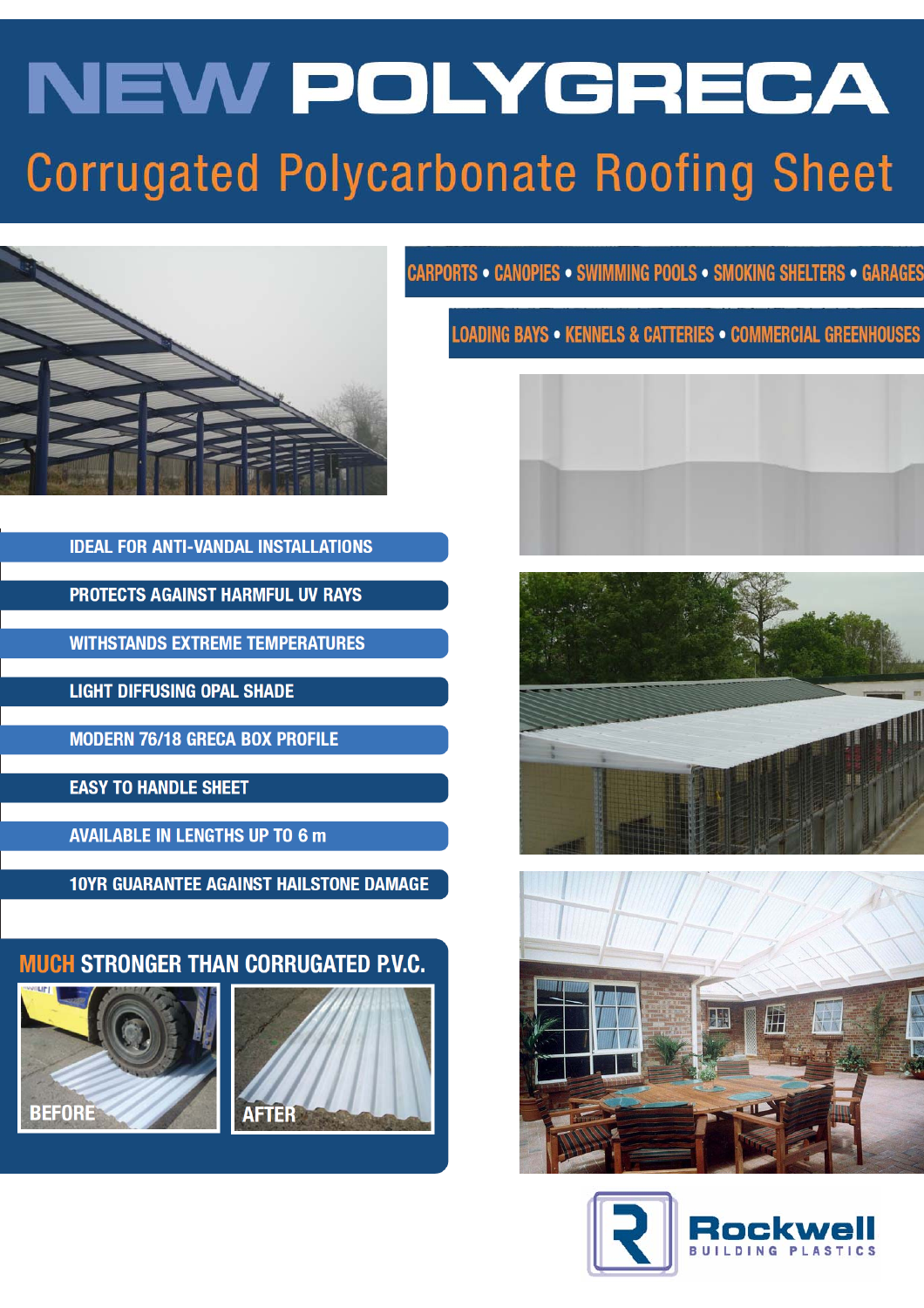## NEW POLYGRECA **Corrugated Polycarbonate Roofing Sheet**



## **Technical Specification**

| Sheet width / cover width | 1040mm wide - 988mm cover (standard overlap) or 912mm cover (double overlap)                       |  |  |
|---------------------------|----------------------------------------------------------------------------------------------------|--|--|
| Stock sheet length        | 2.0m, 2.5m, 3.0m, 4.0m, 5.0m, 6.0m                                                                 |  |  |
| Sheet colour              | Diffusing opal white                                                                               |  |  |
| Thermal conductivity      | 0.21 W/m K                                                                                         |  |  |
| Light transmission        | Opal: 65%                                                                                          |  |  |
| Minimum bending radius    | 4.0 <sub>m</sub>                                                                                   |  |  |
| Load / spanning data      | 50Kg/m <sup>2</sup> - 1100mm<br>$80$ Kg/m <sup>2</sup> - 1000mm<br>$110$ Kg/m <sup>2</sup> - 900mm |  |  |
| Thermal expansion         | 6.5mm x $10^{-5}$ (mm/mm $^{\circ}$ C)                                                             |  |  |
| Minimum recommended pitch | 10 <sup>°</sup>                                                                                    |  |  |
| Working temperature range | $-50\degree$ C to $+120\degree$ C (+100 $\degree$ C long term exposure)                            |  |  |
| Fire classification       | Euroclass EN13501-1 2006 B-s1, do (UK Class 0 equivalent)                                          |  |  |
| <b>Warranty period</b>    | 10 years                                                                                           |  |  |
| Accessories available     | Fixings, profiled eaves fillers, lap tapes from stock & metal ridges/flashings to order            |  |  |



Rockwell Sheet Sales Ltd Rockwell House **Birmingham Road** Millisons Wood Coventry, CV5 9AZ

Tel 01676 523386 Fax 01676 523630 Email info@rockwellsheet.com www.rockwellsheet.com

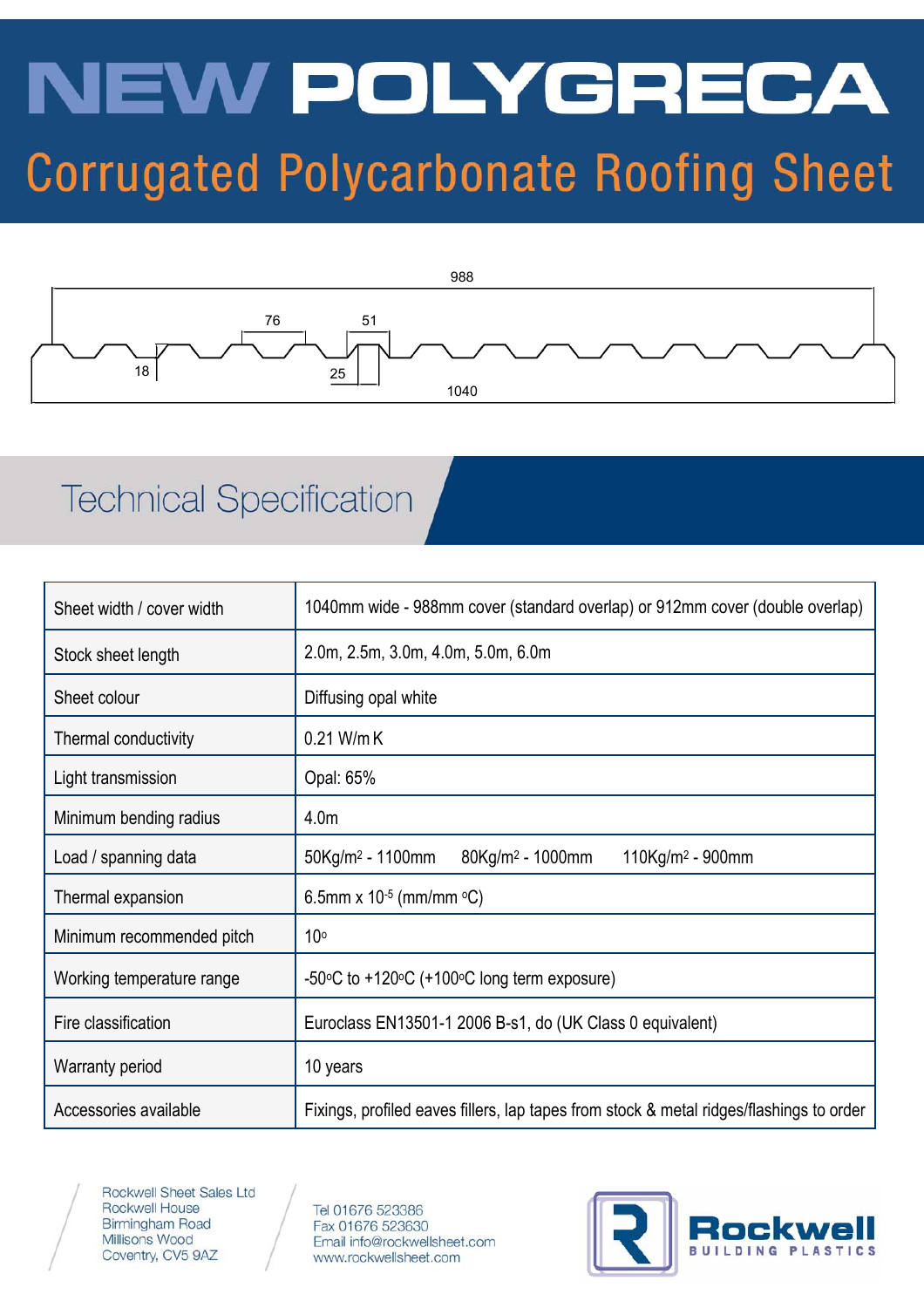#### **Profile Dimensions**

| Profile | <b>Thickness</b> | Length      | Width | <b>Effective</b> | Side-Lap |
|---------|------------------|-------------|-------|------------------|----------|
| (mm)    | (mm)             | (m)         | (mm)  | Width (mm)       | (%)      |
|         |                  |             | 1040  | 988              | 5.0      |
| 76/18   | 0.8              | $2.0 - 6.0$ |       |                  |          |



#### **Load / Span Data**

| Load                 | <b>Maximum purlin</b> |  |  |
|----------------------|-----------------------|--|--|
| (kg/m <sup>2</sup> ) | Span (mm)             |  |  |
| 50                   | 1100                  |  |  |
| 80                   | 1000                  |  |  |
| 110                  | 900                   |  |  |

- The dimensions depicted do not supersede the requirements of local construction codes.
- Purlin spans are based on the panel's structural properties, sheet deflection, potential wind and snow load, hail and other applicable factors according to construction practice, professional expertise and previous field experience.
- In vertical walls the spans can be increased by 10%.
- **Minimum recommended slope for a new roof 10%.**
- Maximum recommended sheet length 7.0 m.

#### **Safety**

- Do not step directly on the sheets before, during or after installation.
- **Work according to local safety regulations.**
- **Use stepping ladder or crawling boards.**

#### **Positioning**

- The sheets must be laid on the roof against the primary direction of wind and rain.
- The sheet must be installed without any stresses. Do not pull, stretch or force the sheets when the profiles are not perfectly matched.
- Always install with the UV protected side facing out.



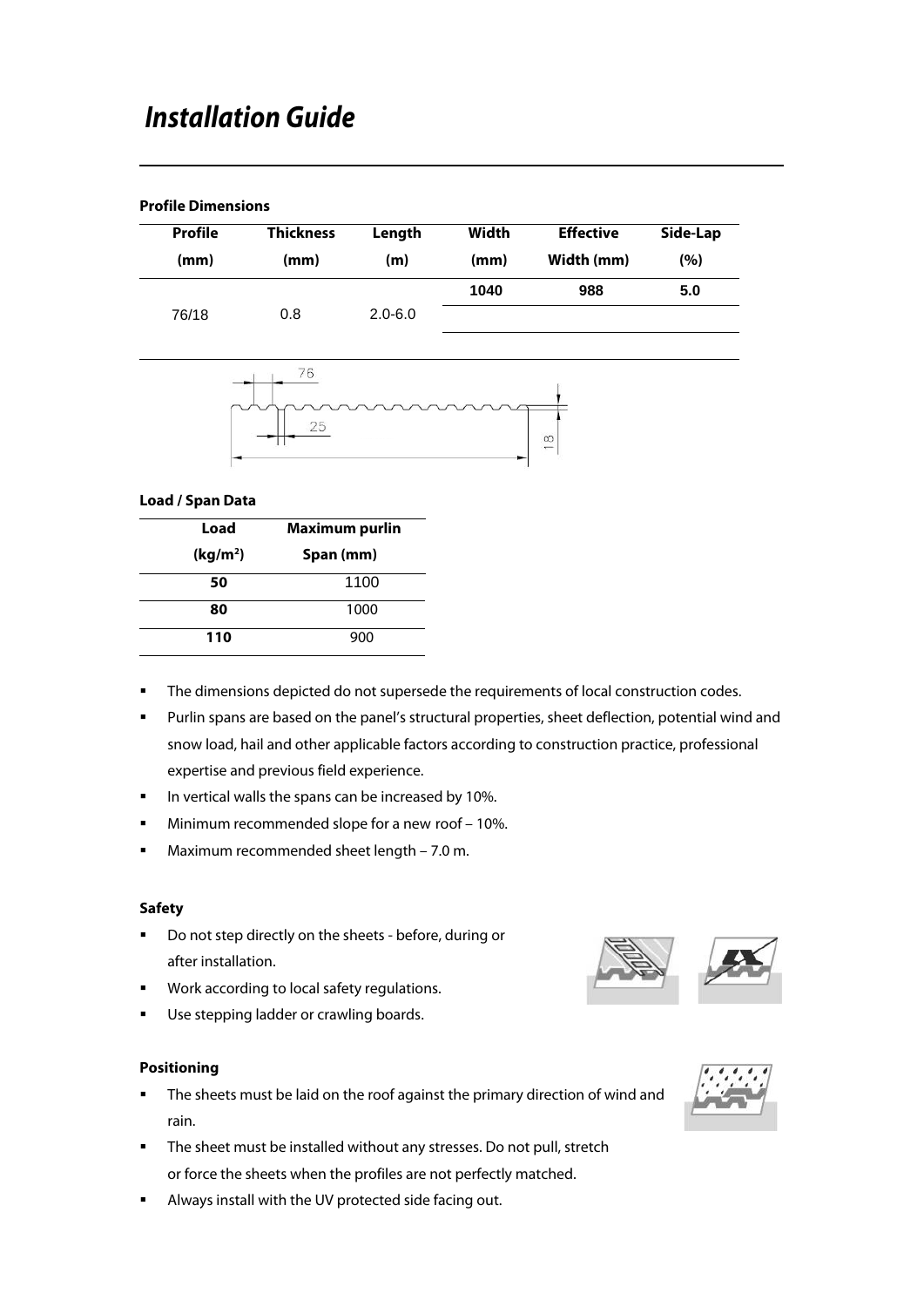#### **Curved Roof Fastening**

Minimum curving radius along the corrugations - 4.0 m.

#### **Roof and Wall Positioning and Fastening**

- Start fastening the screws on the Side Lap where the sheet over-laps the previously installed sheet.
- **Fasten on the corrugation crest at every purlin.**
- **Fasten the screws on the lower edge purlin, each second corrugation valley, starting at the same** side.
- **Fasten at the internal purlins, at each third corrugation valley.**
- **Fasten at the upper edge purlin, at each second corrugation valley, starting at the same side.**
- Wall mounting (cladding) The fasteners at the corrugations valley, except at the side-lap.



External Purlin Fastener location

#### **Side-Lap**

- Use 2 corrugations Side Lap where the slope smaller than 10%, long spans and large rain loads.
- Start from the side where the sheet over-laps the other sheet.
- **Apply sealing tape along the crest centerline.**
- **Use sheet to sheet (stitching) fasteners between the purlins, every 300-400 mm.**

#### **End-Lap**

- **Maximum overhang up to 100 mm from screw centerline.**
- **Minimum overhangs 50 mm from screw centerline.**
- **Apply sealing tape along screws centerline.**
- Roof edge not more than 100 mm

#### **Stitching screws**

Are needed for improving side lap sealing in cases of slope smaller than 10%, long spans and large rain loads.







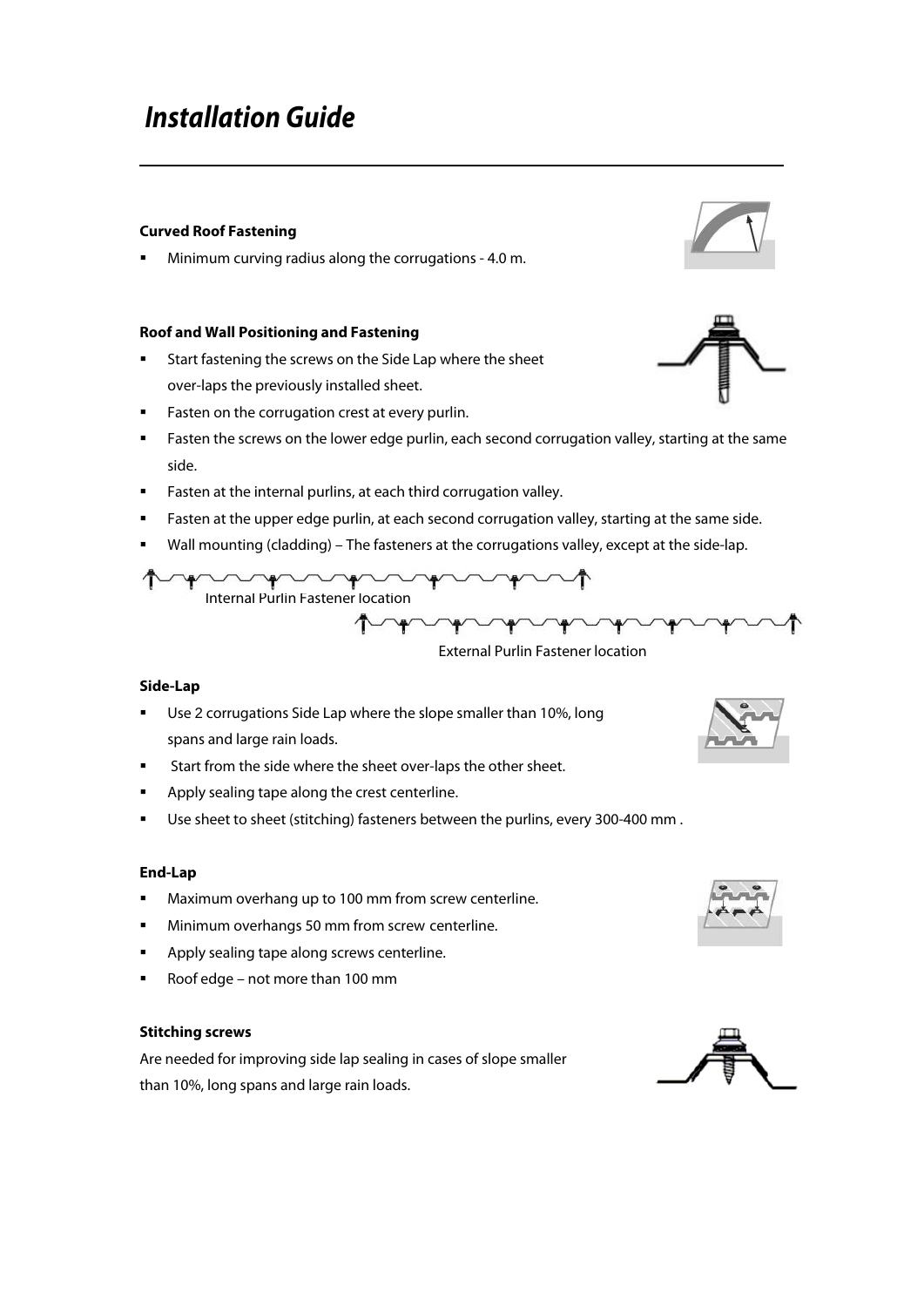#### **Screws and Washers**

- Valley fixing Self-drilling ¼"x 1" screw.
- **•** Crest fixing Self-drilling  $\frac{1}{4}x$  at  $1\frac{1}{2}x$  screw.
- Recommended washer/gasket: 19mm diameter- galvanized / aluminum / stainless metal washer attached to EPDM rubber gasket of 55 to 65 shore hardness.
- **Never use PVC washers or any unapproved material.**
- Rockwell fixings and washers are recommended.
- When installing a curved roof it is recommended to use a compatible crest rider with EPDM attached gasket.
- It is recommended to pre-drill the screw holes in the sheets, 3-4 mm bigger diameter than the screw.

#### **Fastening Tips**

- **Use adjustable electric screwdriver.**
- **The screw must be installed perpendicular** to the sheet.
- **Important Do not over-tighten!**

#### **Cutting / Sawing tools**

- Circular saw with small teeth.
- **Jigsaw.**
- **When Sawing use high blade speed and slow feed rate.**
- **Support the sheet in the vicinity of the cut and clean dust and splinters away.**

#### **Handling and Storage (Packed sheets)**

- Store in a shaded place, protect from direct sunlight and rain.
- Avoid covering the sheets with heat absorbing materials.
- **Avoid contact or environment of chemicals.**
- **Protect the sheets from any damage.**

#### **Accessories**

Use only approved accessories

- **Compatible Silicone.**
- Butyl Rubber or Expanding Sealing tape.
- Closure Fixtures.